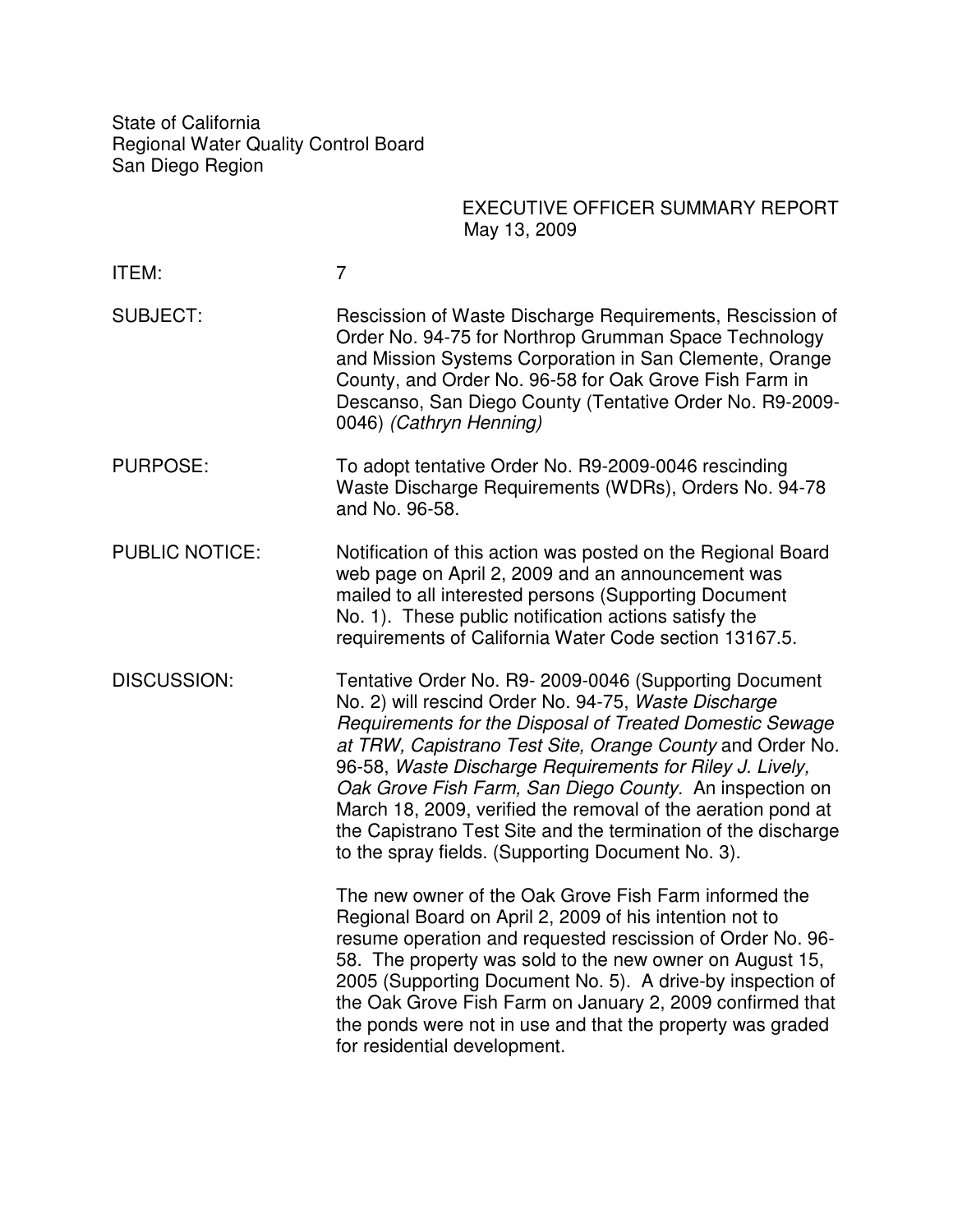| <b>KEY ISSUES and</b><br><b>LEGAL CONCERNS:</b>                          | None                                          |                                                              |  |
|--------------------------------------------------------------------------|-----------------------------------------------|--------------------------------------------------------------|--|
| <b>SUPPORTING</b><br><b>DOCUMENTS:</b>                                   | 1.                                            | Public Notification for tentative Order No. R9-2009-<br>0046 |  |
|                                                                          | 2.                                            | Tentative Order No. R9-2009-0046                             |  |
|                                                                          | 3.                                            | Capistrano Test Site Inspection Photograph                   |  |
|                                                                          | 4.                                            | Seller's Closing Statement for Oak Grove Fish Farm           |  |
| <b>SIGNIFICANT</b><br><b>CHANGES and</b><br><b>COMPLIANCE</b><br>RECORD: | None                                          |                                                              |  |
| <b>RECOMMENDATION:</b>                                                   | Adoption of tentative Order No. R9-2009-0046. |                                                              |  |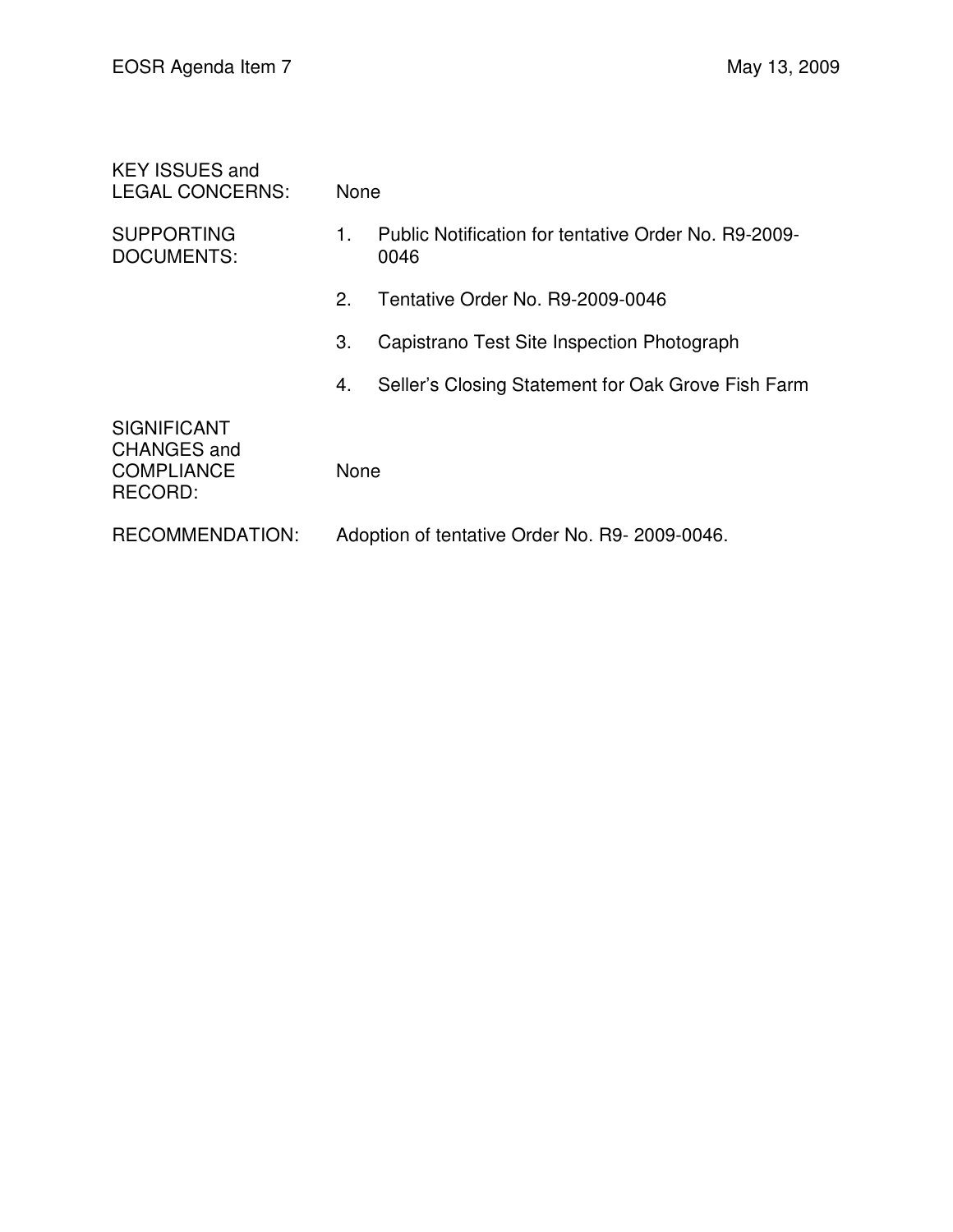# SUPPORTING DOCUMENT NO. 1

#### Public Notification for tentative Order No. R9-2009-0046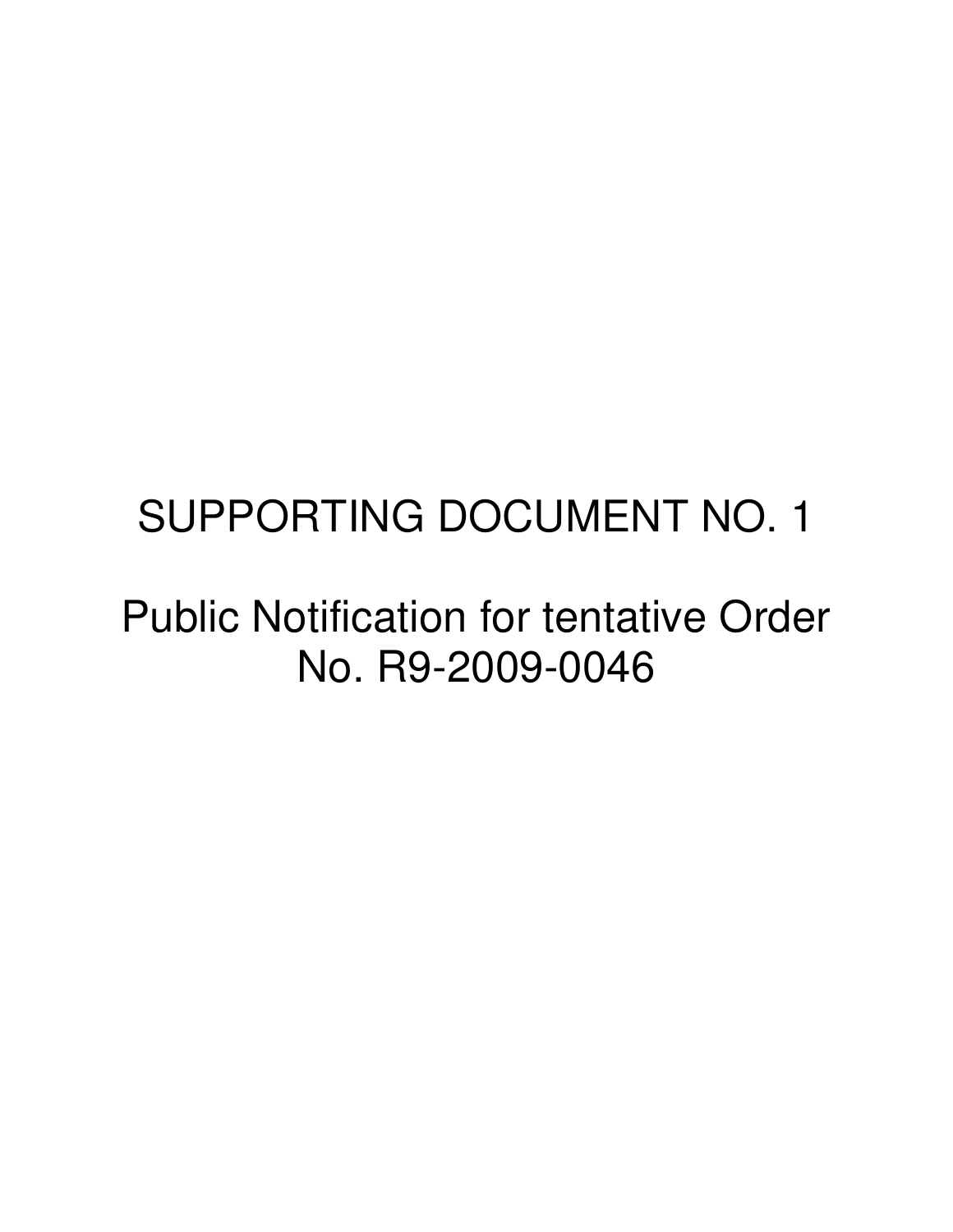# SUPPORTING DOCUMENT NO. 2 Tentative Order No. R9-2009-0046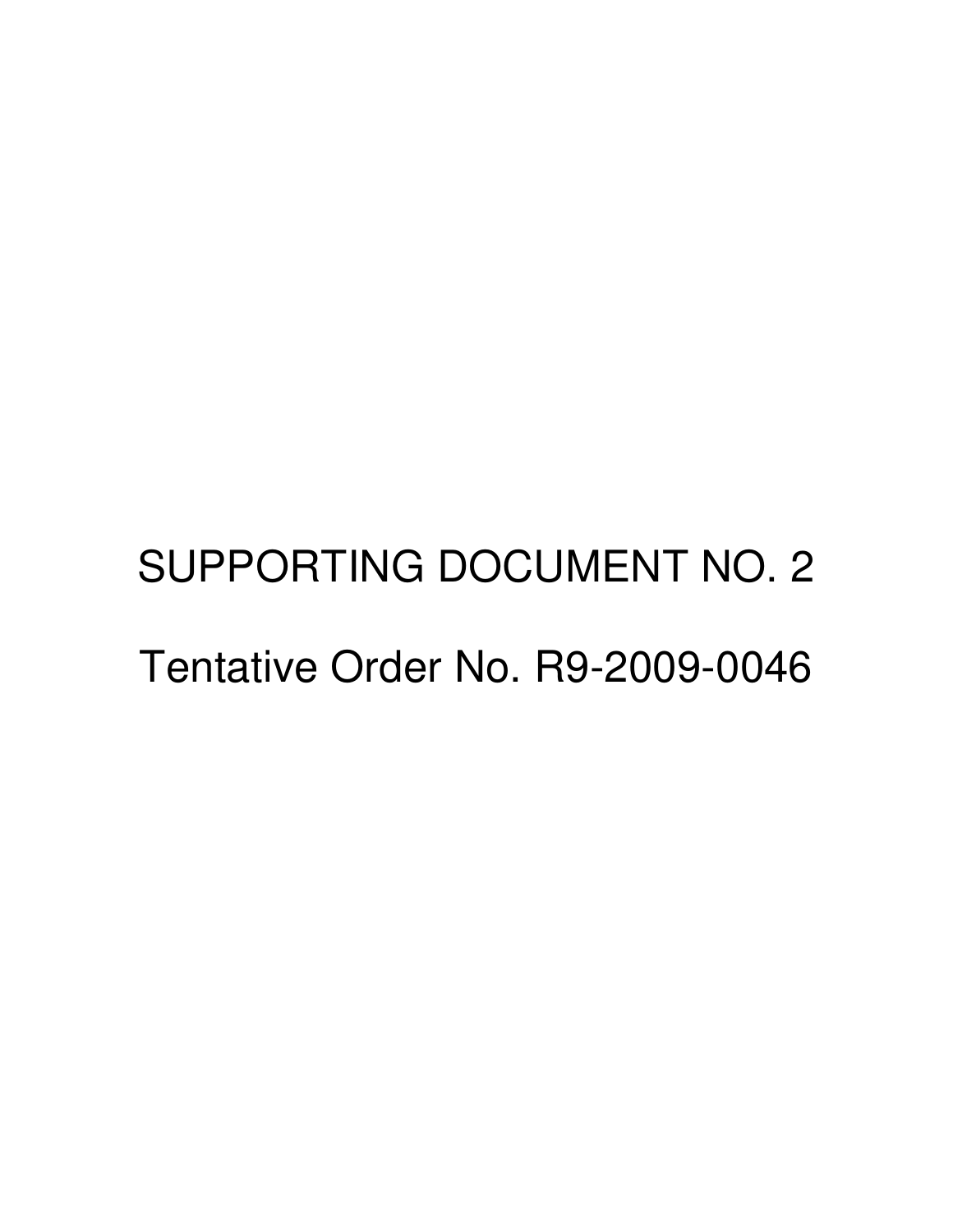# SUPPORTING DOCUMENT NO. 3

## Capistrano Test Site Inspection Photo